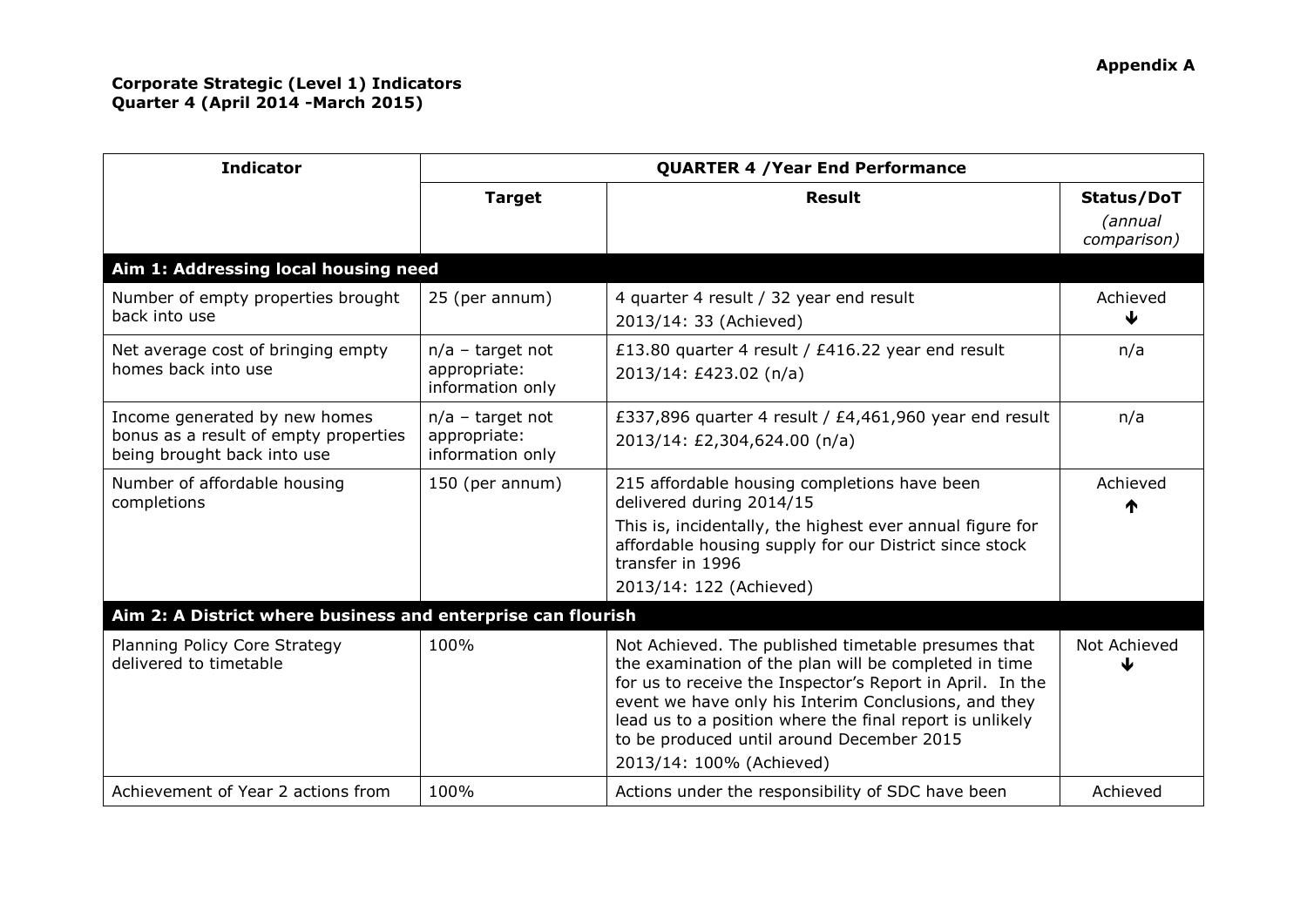## **Corporate Strategic (Level 1) Indicators Quarter 4 (April 2014 -March 2015)**

| <b>Indicator</b>                                                             | <b>QUARTER 4 / Year End Performance</b> |                                                                                                                                                                                                                                                                                                                                                      |                        |  |  |
|------------------------------------------------------------------------------|-----------------------------------------|------------------------------------------------------------------------------------------------------------------------------------------------------------------------------------------------------------------------------------------------------------------------------------------------------------------------------------------------------|------------------------|--|--|
|                                                                              | <b>Target</b>                           | <b>Result</b>                                                                                                                                                                                                                                                                                                                                        | Status/DoT             |  |  |
|                                                                              |                                         |                                                                                                                                                                                                                                                                                                                                                      | (annual<br>comparison) |  |  |
| Business & Enterprise Delivery Plan                                          |                                         | delivered, the Strategy comes to an end in 2015 and<br>will be superseded by a Business & Enterprise<br>statement in line with the emerging Corporate Strategy<br>2013/14: 100% (Achieved)                                                                                                                                                           |                        |  |  |
| Achievement of Year 2 actions from<br>Tourism Strategy Delivery Plan         | 100%                                    | The Destination Management Plan (DMP) has been<br>finalised and is in the process of being formalised, sub<br>groups have been established to address the 7 priority<br>areas identified in the DMP<br>2013/14: 100% (Achieved)                                                                                                                      | Achieved               |  |  |
| Percentage of 'major' planning<br>applications determined within 13<br>weeks | 60%<br>(national target)                | 76% quarter 4 result / 82.7% year end result<br>2013/14: 76.7% (Achieved)                                                                                                                                                                                                                                                                            | Achieved<br>₼          |  |  |
| Percentage of 'minor' planning<br>applications determined within 8<br>weeks  | 65%<br>(national target)                | 68.1% quarter 4 result / 72.7% year end result<br>2013/14: 72.3% (Achieved)                                                                                                                                                                                                                                                                          | Achieved               |  |  |
| Percentage of 'other' planning<br>applications determined within 8<br>weeks  | 80%<br>(national target)                | 89.2% quarter 4 result / 77.3% year end result.<br>Although target for the quarter was achieved, the<br>result for the full year falls 2.7% off target. Below<br>target performance earlier in the year caused by<br>successive staff changes has dragged the final result<br>down. However, result for April 2015: 88%<br>2013/14: 88.6% (Achieved) | Not Achieved           |  |  |
| Aim 3: Improving access to services                                          |                                         |                                                                                                                                                                                                                                                                                                                                                      |                        |  |  |
| Increase access by installing access                                         | To increase access                      | The upgrade work to the CATs is almost complete and                                                                                                                                                                                                                                                                                                  | Not Achieved           |  |  |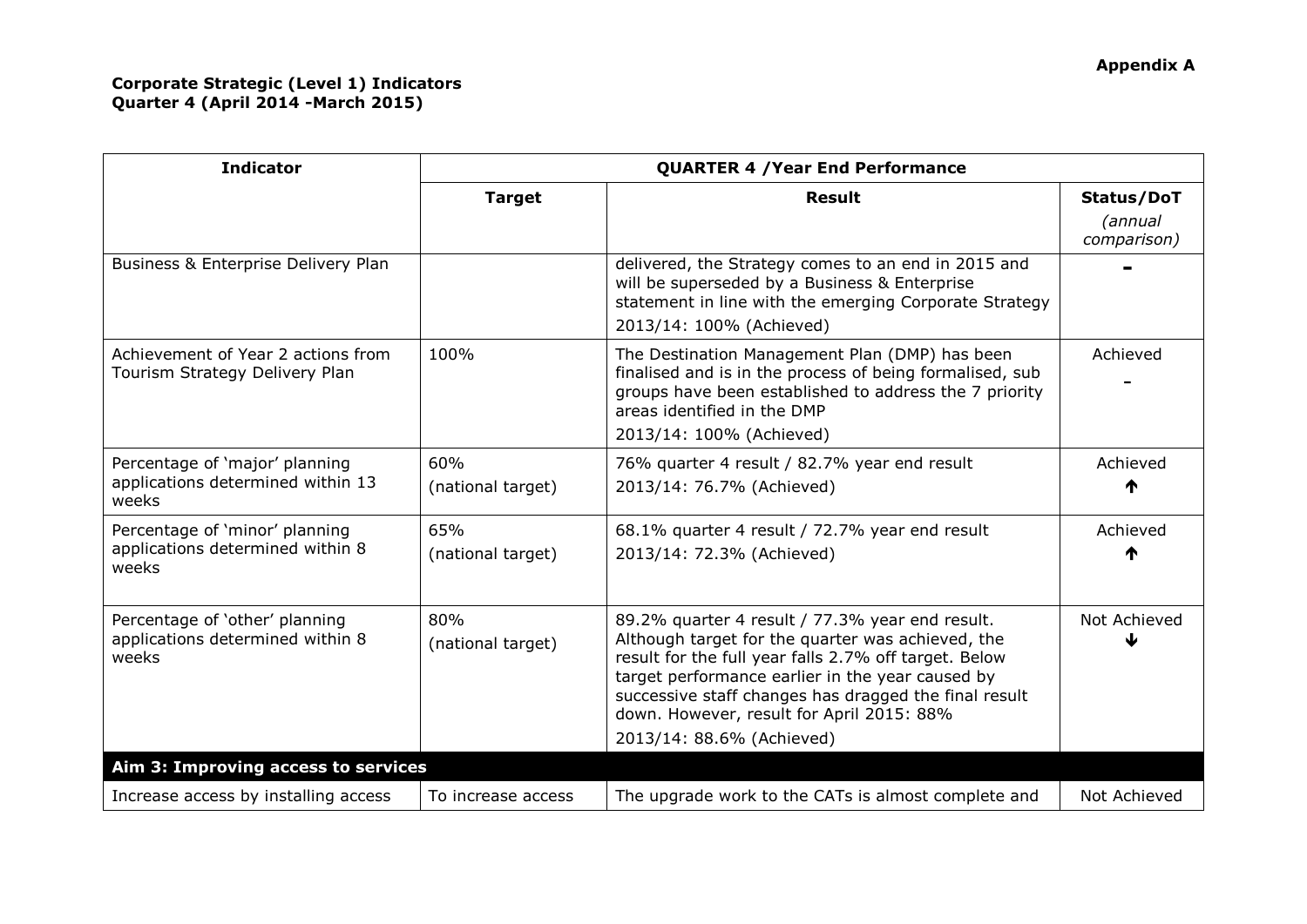| <b>Indicator</b>                                                         | <b>QUARTER 4 / Year End Performance</b>         |                                                                                                                                                                                                                                                                                                                                  |                                                                    |  |  |
|--------------------------------------------------------------------------|-------------------------------------------------|----------------------------------------------------------------------------------------------------------------------------------------------------------------------------------------------------------------------------------------------------------------------------------------------------------------------------------|--------------------------------------------------------------------|--|--|
|                                                                          | <b>Target</b>                                   | <b>Result</b>                                                                                                                                                                                                                                                                                                                    | Status/DoT<br>(annual                                              |  |  |
|                                                                          |                                                 |                                                                                                                                                                                                                                                                                                                                  | comparison)                                                        |  |  |
| points across the District                                               | points:<br>Wellesbourne,<br>Kineton $+1$ rural  | three new sites - Wellesbourne, Kineton and Long<br>Compton will be delivered in 2015/16. This indicator<br>was not achieved due to issues with third party<br>webcam provider. Work has been done to implement a<br>new approach to video which is more stable and has<br>been rolled to existing CATs<br>2013/14: Not Achieved |                                                                    |  |  |
| Customer contact: Switchboard                                            | 80% within 15<br>seconds                        | 83.1%<br>2013/14: 86.3% (Not Achieved)                                                                                                                                                                                                                                                                                           | Achieved<br>↓                                                      |  |  |
| Customer contact: Customer access<br>points                              | 100% within 45<br>seconds                       | 100%<br>2013/14: 100% (Achieved)                                                                                                                                                                                                                                                                                                 | Achieved                                                           |  |  |
| Customer contact: Personal visitors                                      | 100% within 10<br>minutes                       | Result not available. We no longer use the system that<br>recorded and calculated the wait times. A new<br>electronic system is being developed.<br>2013/14: 100% (Achieved)                                                                                                                                                     | n/a                                                                |  |  |
|                                                                          | Aim 4: Minimising the impacts of climate change |                                                                                                                                                                                                                                                                                                                                  |                                                                    |  |  |
| Reduction in the Council's carbon<br>footprint                           | <4,266 tonnes CO2e<br>per annum                 | Result not yet available. Year end figures are not<br>available at time of reporting, the 2014/15 result will<br>be reported in Q1 2015/16<br>2013/14: 4,166,683 kgs Co2e (Achieved)                                                                                                                                             | Result not yet<br>available $-$ to<br>be reported at<br>Q1 2015/16 |  |  |
| Percentage of household waste sent<br>to reuse, recycling and composting | >61%                                            | 50.6% quarter 4 result / 59.7% year end result.<br>Target missed however score has improved from<br>previous year (59.4%). Recycling rate has stagnated<br>across the UK. WCC are investing resource and budget                                                                                                                  | Not Achieved<br>₼                                                  |  |  |